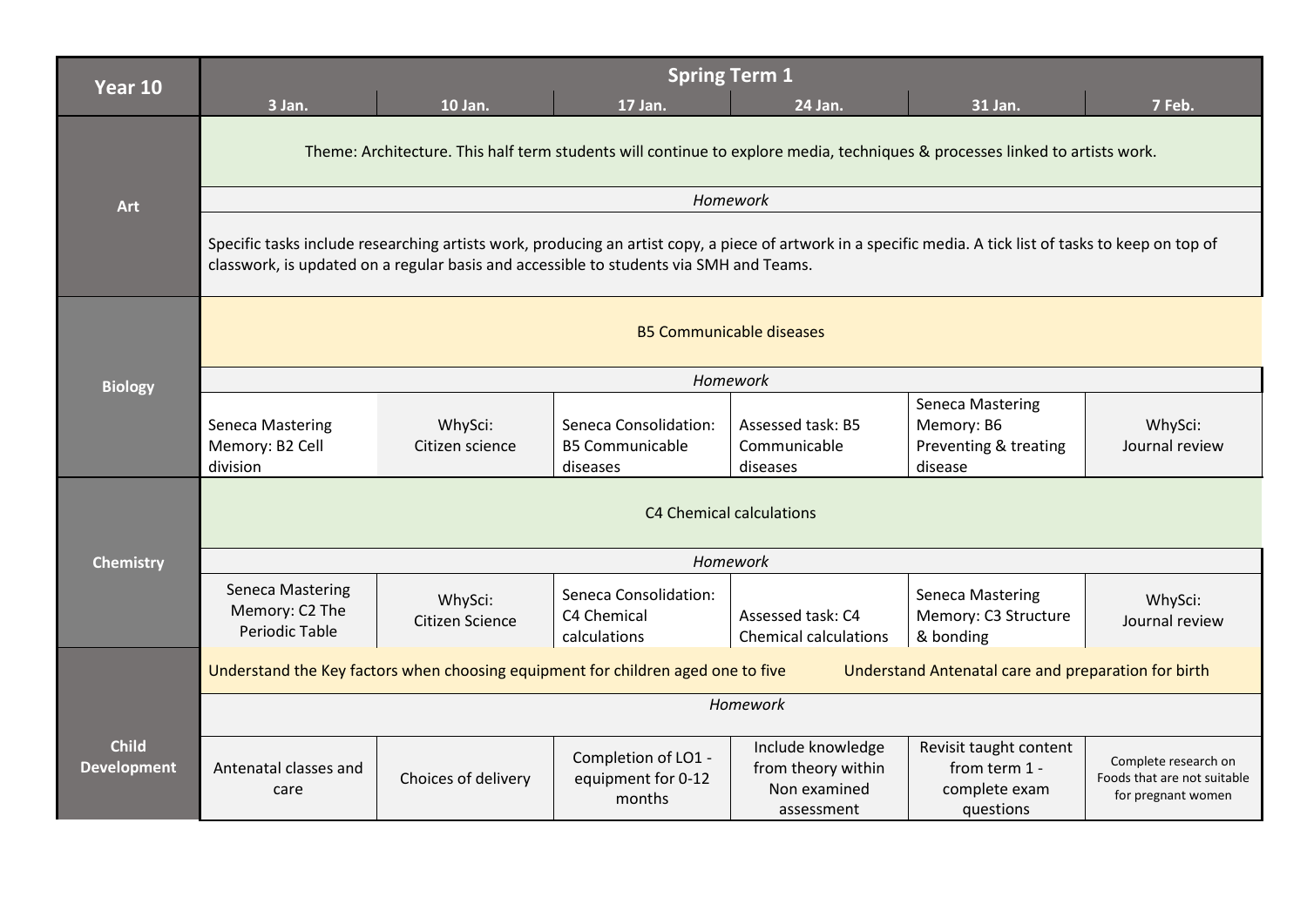| <b>Computer</b><br><b>Science</b> | Unit 3 - Data Representation (completing the remaining 5 lessons of the unit) and end-of-unit 3 test<br>Unit 2A - Programming and LTPIP 4: Iteration                                                                                                                          |                                                                |                                                             |                                       |                          |  |  |  |
|-----------------------------------|-------------------------------------------------------------------------------------------------------------------------------------------------------------------------------------------------------------------------------------------------------------------------------|----------------------------------------------------------------|-------------------------------------------------------------|---------------------------------------|--------------------------|--|--|--|
|                                   | Homework                                                                                                                                                                                                                                                                      |                                                                |                                                             |                                       |                          |  |  |  |
|                                   | LTPIP-4: Iteration                                                                                                                                                                                                                                                            | Test & Track Topic 12 -<br>Data Representation<br>$(6$ and 12) | Test & Track Topic 12 - Data Representation<br>(14, 15, 16) |                                       | Revision for Unit 3 test |  |  |  |
|                                   | <b>GCSE ANTHOLOGY WORK 3: Emancipation of Expressionism</b>                                                                                                                                                                                                                   |                                                                |                                                             |                                       |                          |  |  |  |
| <b>Dance</b>                      |                                                                                                                                                                                                                                                                               | Homework                                                       |                                                             |                                       |                          |  |  |  |
|                                   | E OF E interview and questions                                                                                                                                                                                                                                                | Twelve Mark Exam Style Question                                |                                                             | <b>Choreographic Content Analysis</b> |                          |  |  |  |
|                                   | Noughts and Crosses - This half term students will continue to develop their knowledge and understanding of the play. They will develop their<br>interpretation of key scenes and characters, as well as coming up with their own creative ideas for staging the performance. |                                                                |                                                             |                                       |                          |  |  |  |
| <b>Drama</b>                      | Homework                                                                                                                                                                                                                                                                      |                                                                |                                                             |                                       |                          |  |  |  |
|                                   | Homework tasks will be set based on the work/scenes explored in lessons. Homework will be a continuation of the work explored in class and will<br>support the students to consolidate their ideas for characters and scenes.                                                 |                                                                |                                                             |                                       |                          |  |  |  |
|                                   | <b>BLOOD BROTHERS</b>                                                                                                                                                                                                                                                         |                                                                |                                                             |                                       |                          |  |  |  |
| <b>English</b>                    | Homework                                                                                                                                                                                                                                                                      |                                                                |                                                             |                                       |                          |  |  |  |
|                                   | Working class                                                                                                                                                                                                                                                                 | <b>Class and Power</b>                                         | Revision                                                    |                                       | Comic strip              |  |  |  |
|                                   | Factors that affect Food Choice . Social, economic, cultural and moral factors affecting food choice<br>Practical's: Samosas using shortcrust pastry/ Lemon Meringue Pies/ Pasta and a sauce                                                                                  |                                                                |                                                             |                                       |                          |  |  |  |
| Food                              | Homework                                                                                                                                                                                                                                                                      |                                                                |                                                             |                                       |                          |  |  |  |
|                                   | Understand how food choices can affect the<br><b>Factors that affect Food Choice</b><br>cost of our food                                                                                                                                                                      |                                                                |                                                             | Religion and food                     |                          |  |  |  |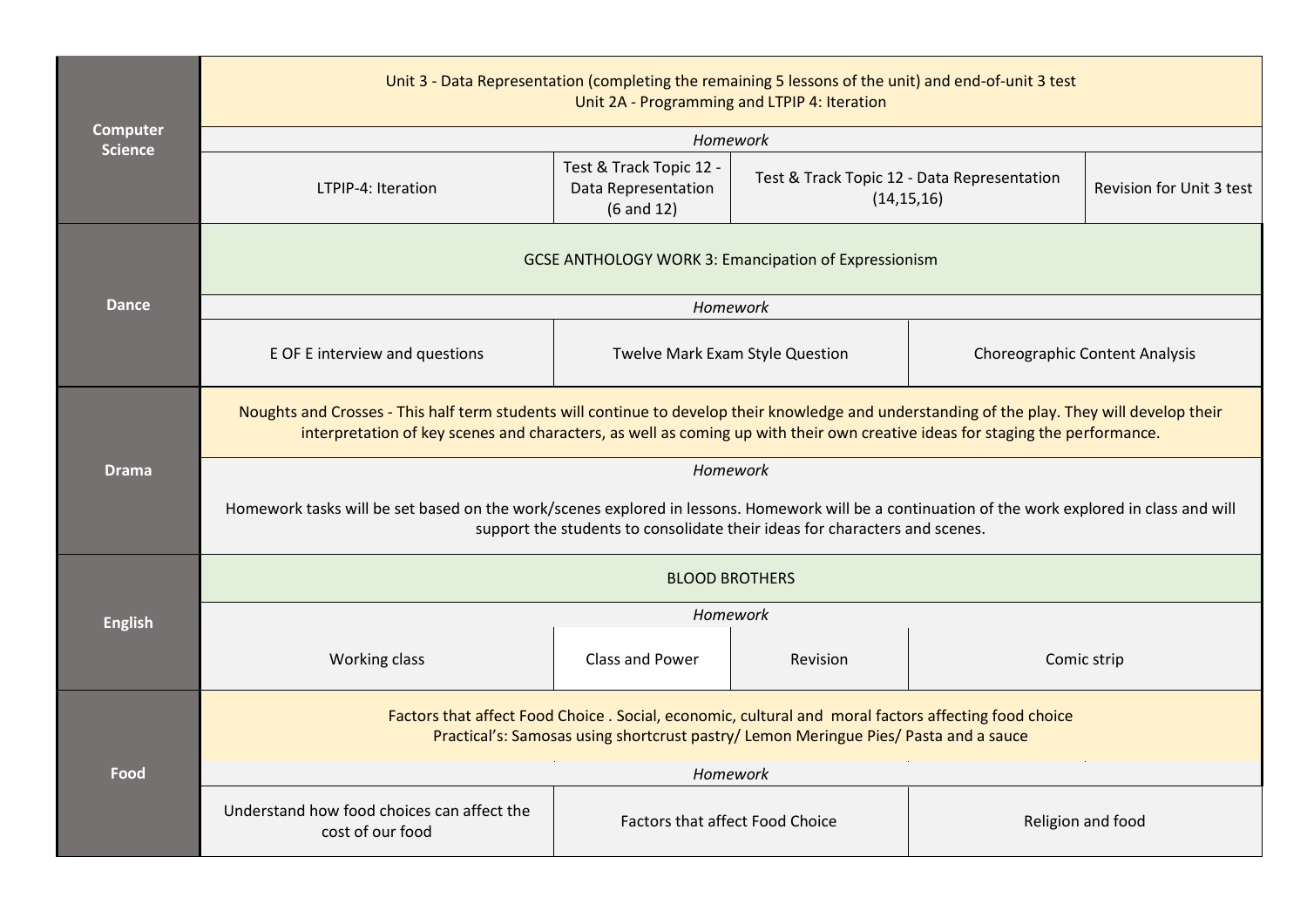| <b>French</b>       | To consolidate vocabulary on media. To talk about weekend activities in the past, present and future tense. To discuss sports and healthy living                                                                                                                         |                                                                                          |                                                                                                                       |  |  |  |  |  |
|---------------------|--------------------------------------------------------------------------------------------------------------------------------------------------------------------------------------------------------------------------------------------------------------------------|------------------------------------------------------------------------------------------|-----------------------------------------------------------------------------------------------------------------------|--|--|--|--|--|
|                     | Homework                                                                                                                                                                                                                                                                 |                                                                                          |                                                                                                                       |  |  |  |  |  |
|                     | Quizlet practice                                                                                                                                                                                                                                                         | SENECA AND QUIZLET                                                                       | Write answers on free time activities and<br>healthy living.                                                          |  |  |  |  |  |
|                     | <b>Tectonics followed by Resource Management</b>                                                                                                                                                                                                                         |                                                                                          |                                                                                                                       |  |  |  |  |  |
| Geography           | Homework                                                                                                                                                                                                                                                                 |                                                                                          |                                                                                                                       |  |  |  |  |  |
|                     | <b>Tectonic Hazards and Plate Tectonics</b>                                                                                                                                                                                                                              | Case studies - Chile and Nepal                                                           | Management of Tectonic Hazards                                                                                        |  |  |  |  |  |
|                     | Creative drawing project                                                                                                                                                                                                                                                 |                                                                                          |                                                                                                                       |  |  |  |  |  |
| <b>Graphics</b>     | Homework                                                                                                                                                                                                                                                                 |                                                                                          |                                                                                                                       |  |  |  |  |  |
|                     | Learn how to and practice drawing hands                                                                                                                                                                                                                                  | Research Positive and negative space and create<br>4 of your own designs inspired by it. | Research either Zentangle design or Vexx's<br>artwork and create your own creative design<br>inspired by one of them. |  |  |  |  |  |
|                     | Early Elizabethan England 1558-88                                                                                                                                                                                                                                        |                                                                                          |                                                                                                                       |  |  |  |  |  |
| <b>History</b>      | Homework                                                                                                                                                                                                                                                                 |                                                                                          |                                                                                                                       |  |  |  |  |  |
|                     | Review: Write Cold War Q1 answer<br>(consequences)                                                                                                                                                                                                                       | Review: Problems Elizabeth faced as Queen                                                | Review: Elizabethan Religion                                                                                          |  |  |  |  |  |
|                     | Algebra 5 - topics to be covered are non-linear sequences and non-linear simultaneous equations as well as a review of Algebra 1-3.<br>Ratio & Proportion 3 - topics to be covered are further ratio and further proportion as well as a review of Ratio & Proportion 1. |                                                                                          |                                                                                                                       |  |  |  |  |  |
| <b>Maths Higher</b> | Homework                                                                                                                                                                                                                                                                 |                                                                                          |                                                                                                                       |  |  |  |  |  |
|                     | Homework will be used to consolidate learning from lesson, Quiz ReQuiz to check understanding of content covered and centralised mathswatch<br>assignment to track progress and identify areas of weakness                                                               |                                                                                          |                                                                                                                       |  |  |  |  |  |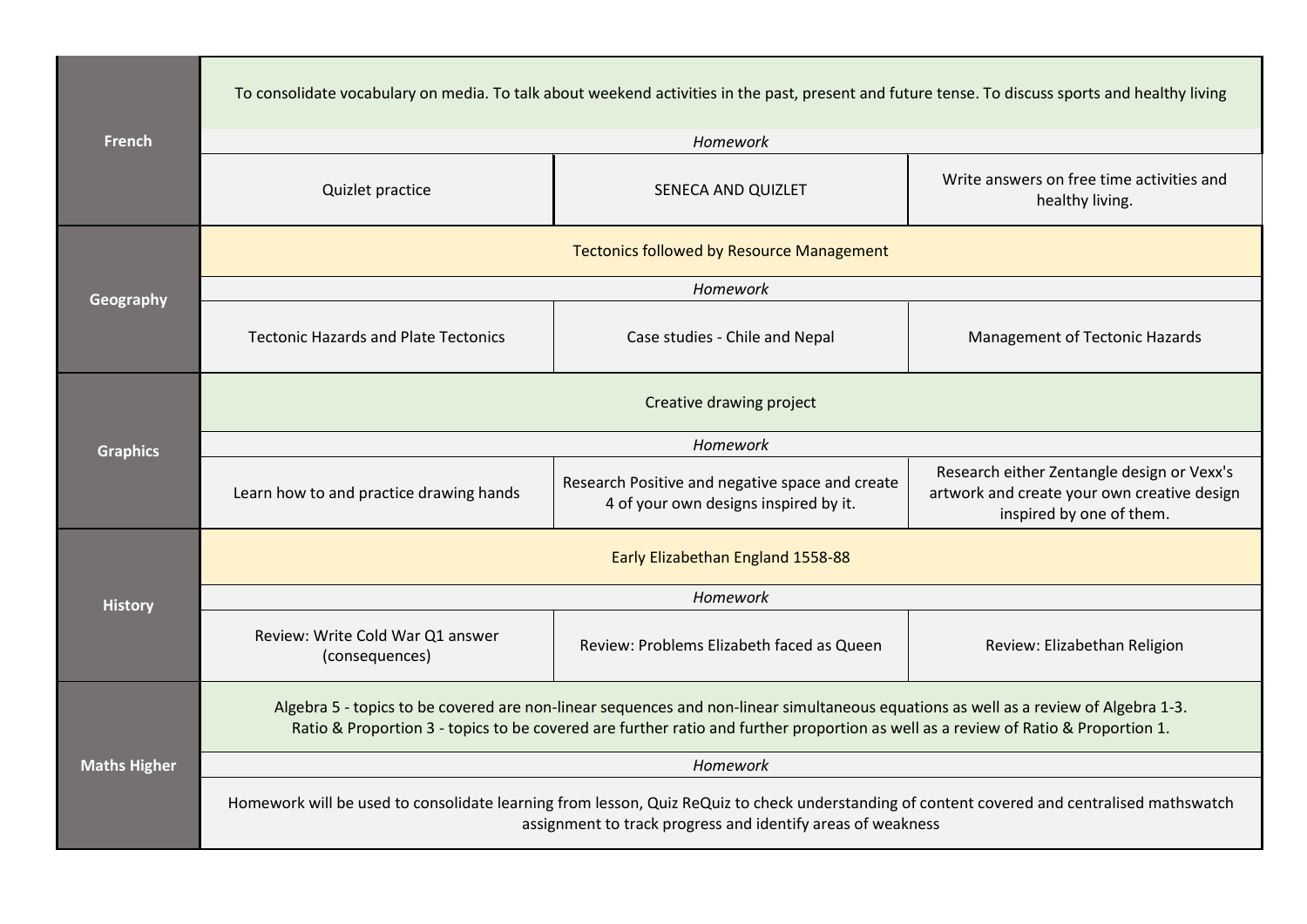|                                   | Algebra 4 - topics to be covered are plotting graphs (quadratic and cubic) and being able to identify algebraic graphs as well as a review of Algebra 2.<br>Ratio & Proportion 3 - topics to be covered are proportion with algebra and distance-time graphs as well as a review of Ratio & Proportion 1.                                                                                                                                              |                               |                                                     |                                      |                                                 |                                  |  |
|-----------------------------------|--------------------------------------------------------------------------------------------------------------------------------------------------------------------------------------------------------------------------------------------------------------------------------------------------------------------------------------------------------------------------------------------------------------------------------------------------------|-------------------------------|-----------------------------------------------------|--------------------------------------|-------------------------------------------------|----------------------------------|--|
| <b>Maths Crossover</b>            |                                                                                                                                                                                                                                                                                                                                                                                                                                                        |                               | Homework                                            |                                      |                                                 |                                  |  |
|                                   | Homework will be used to consolidate learning from lesson, Quiz ReQuiz to check understanding of content covered and centralised mathswatch<br>assignment to track progress and identify areas of weakness                                                                                                                                                                                                                                             |                               |                                                     |                                      |                                                 |                                  |  |
| <b>Maths</b><br><b>Foundation</b> | Geometry 4 - topics to be covered are Pythagoras' Theorem and trigonometric ratios of non-right angled triangles as well as a review of Geometry 1 &<br>2. Ratio & Proportion 4 - topics to be covered are simple and compound interest and reverse percentage problems as well as a review of Ratio &<br>Proportion 2.                                                                                                                                |                               |                                                     |                                      |                                                 |                                  |  |
|                                   |                                                                                                                                                                                                                                                                                                                                                                                                                                                        |                               | Homework                                            |                                      |                                                 |                                  |  |
|                                   | Homework will be used to consolidate learning from lesson, Quiz ReQuiz to check understanding of content covered and centralised mathswatch<br>assignment to track progress and identify areas of weakness                                                                                                                                                                                                                                             |                               |                                                     |                                      |                                                 |                                  |  |
| <b>Media Studies</b>              | COMPONENT 1 - Exploring Media Products: Learning Aim B<br>Media products from the audio/moving image. How genre, narrative and representation are combined to engage their audience. How media products<br>are created to appeal to their audiences. Deconstruct media products to examine how media production techniques combine to create meaning for<br>audiences. Understanding of how different production techniques combine to create meaning. |                               |                                                     |                                      |                                                 |                                  |  |
|                                   | Homework                                                                                                                                                                                                                                                                                                                                                                                                                                               |                               |                                                     |                                      |                                                 |                                  |  |
|                                   | Continued research as a part of production<br>techniques                                                                                                                                                                                                                                                                                                                                                                                               |                               | Find examples to show the production<br>techniques. |                                      | Prepare and plan for the LAB report submission. |                                  |  |
|                                   | Students will learn about the development of the concerto form through time, focusing on the baroque, classical and romantic periods.                                                                                                                                                                                                                                                                                                                  |                               |                                                     |                                      |                                                 |                                  |  |
| <b>Music</b>                      | <b>Homework</b>                                                                                                                                                                                                                                                                                                                                                                                                                                        |                               |                                                     |                                      |                                                 |                                  |  |
|                                   | Grade 2 Theory - Key<br>signatures of major<br>and minor scales                                                                                                                                                                                                                                                                                                                                                                                        | Grade 2 Theory -<br>Intervals | Grade 2 Theory - Time<br>signatures                 | Grade 2 Theory-<br>Grouping of notes | Grade 2 Theory -<br>Grouping of rests           | Grade 2 Theory -<br>Ledger Lines |  |
| <b>PE</b>                         | OAA, Teambuilding, Girls Rugby, Volleyball, Outdoor Fitness, Table Tennis                                                                                                                                                                                                                                                                                                                                                                              |                               |                                                     |                                      |                                                 |                                  |  |
|                                   |                                                                                                                                                                                                                                                                                                                                                                                                                                                        |                               |                                                     |                                      |                                                 |                                  |  |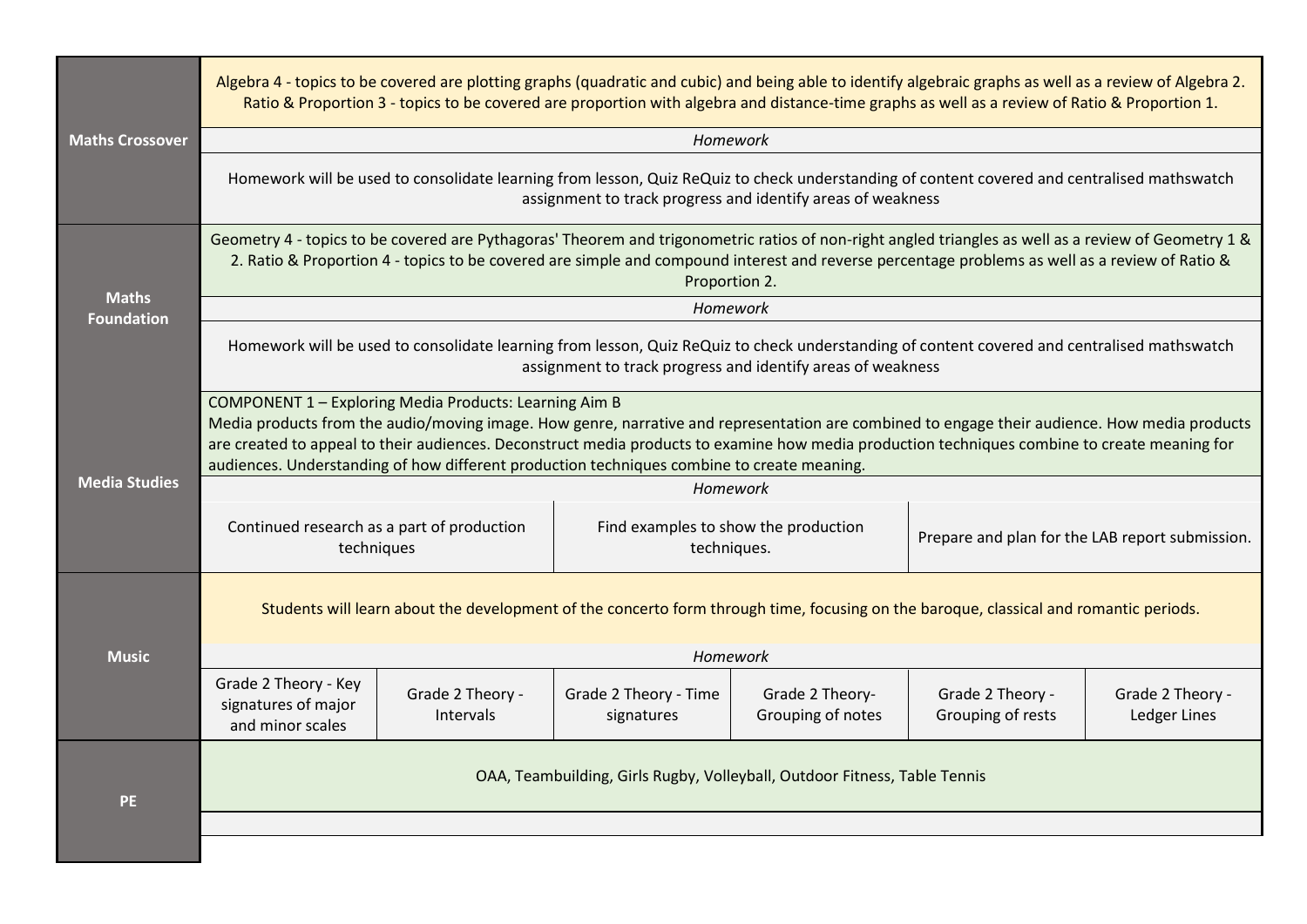|                                   | <b>P4 Electric circuits</b>                                                                   |                                          |                                                                              |                                                   |                                                              |                                                   |  |
|-----------------------------------|-----------------------------------------------------------------------------------------------|------------------------------------------|------------------------------------------------------------------------------|---------------------------------------------------|--------------------------------------------------------------|---------------------------------------------------|--|
| <b>Physics</b>                    | Homework                                                                                      |                                          |                                                                              |                                                   |                                                              |                                                   |  |
|                                   | <b>Seneca Mastering</b><br>Memory: P1<br>Conservation &<br>dissipation of energy              | WhySci:<br>Citizen Science               | Seneca Consolidation:<br>p4 electric circuits                                | Assessed task: p4<br>Electric circuits            | Seneca Mastering<br>Memory: 02 Energy<br>transfer by heating | WhySci:<br>Journal review                         |  |
|                                   | (Mini NEA) Lamp project                                                                       |                                          |                                                                              |                                                   |                                                              |                                                   |  |
|                                   |                                                                                               |                                          | Homework                                                                     |                                                   |                                                              |                                                   |  |
| <b>Product Design</b>             | Identifying Design opportunities within the<br>context of lighting.                           |                                          | Identifying and analysing existing lamp designs.                             |                                                   | Producing a range of lamp Designs for<br>manufacture.        |                                                   |  |
| <b>PSHE</b>                       | <b>Start of RSE</b>                                                                           | Safer internet and<br><b>Family Life</b> | <b>Family Life and</b><br>changing families                                  | <b>Changing families and</b><br>changing emotions | <b>Managing change</b>                                       | Unhealthy<br>relationships and<br>reporting abuse |  |
|                                   |                                                                                               |                                          |                                                                              |                                                   |                                                              |                                                   |  |
|                                   | <b>Islam Beliefs and teachings</b>                                                            |                                          |                                                                              |                                                   |                                                              |                                                   |  |
| <b>RE / Philosophy</b>            | Homework                                                                                      |                                          |                                                                              |                                                   |                                                              |                                                   |  |
|                                   | Oak National Academy lesson                                                                   |                                          | 5 mark exam question                                                         |                                                   | 12 mark exam question grid                                   |                                                   |  |
| <b>Combined</b><br><b>Science</b> | T B7 Communicable diseases<br><b>B5 Communicable diseases</b><br>C4 Chemical calculations ext |                                          |                                                                              |                                                   |                                                              |                                                   |  |
|                                   | Homework                                                                                      |                                          |                                                                              |                                                   |                                                              |                                                   |  |
|                                   | <b>Seneca Mastering</b><br>Memory:KS3<br>Chemistry                                            | WhySci:<br>Citizen Science               | Seneca<br>Consolidation:C4<br>Chemical calculations.<br>C9 Crude oil & fuels | Assessed task:C9<br>Crude oil & fuels             | <b>Seneca Mastering</b><br>Memory:KS3 Biology                | WhySci:<br>Journal review                         |  |